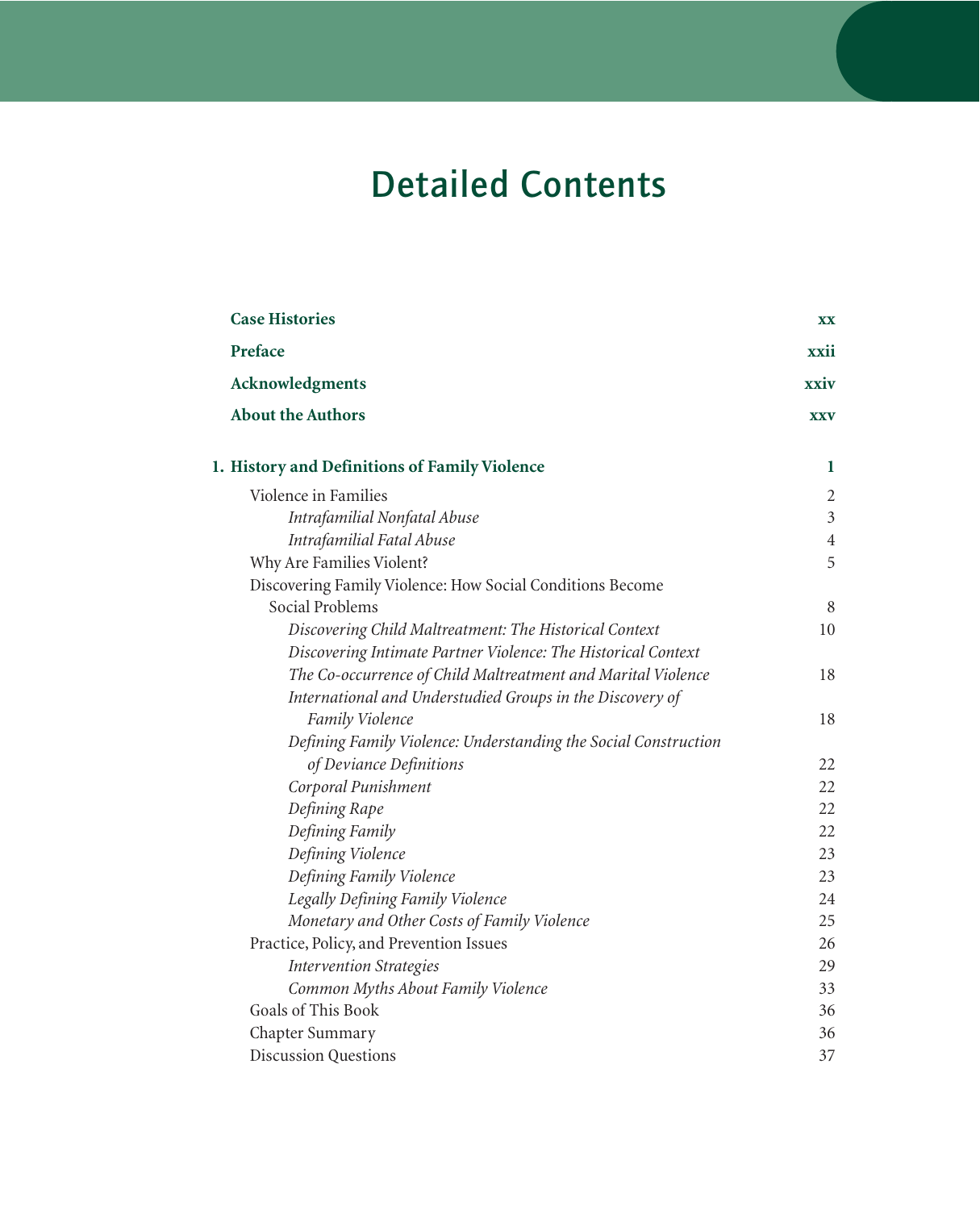| 2. Research Methodology, Assessment, and Theories of Family Violence | 39 |
|----------------------------------------------------------------------|----|
| Studying Family Violence: A Multidisciplinary Effort                 | 40 |
| Sociological Research                                                | 43 |
| Social Work Research                                                 | 43 |
| Criminological Research                                              | 43 |
| Psychological and Psychiatric Research                               | 44 |
| Public Health and Medical Research                                   | 44 |
| Neuroscience and Genetics Research                                   | 44 |
| Legal Research                                                       | 45 |
| Cross-Cultural/Global Inquiry                                        | 45 |
| Biobehavioral Research: An Emerging Field                            | 45 |
| Interdisciplinary Science                                            | 45 |
| <b>Expansion of Federal Government Research</b>                      | 46 |
| Section Summary                                                      | 46 |
| Theoretical Explanations for Family Violence                         | 46 |
| Macrotheory: Explaining Patterns of Family Violence                  | 47 |
| Microtheory: Explaining the Behaviors of Individual                  |    |
| Violent Family Members                                               | 49 |
| Correlates and Single-Factor Variables Related to Family Violence    | 55 |
| Multidimensional Theories                                            | 57 |
| Section Summary                                                      | 57 |
| Methodology: How Researchers Try to Answer Questions                 |    |
| About Family Violence                                                | 58 |
| Sources of Data                                                      | 60 |
| Assessment and Research Design Issues                                | 63 |
| Family Violence Scales and Measurement Issues                        | 67 |
| <b>Statistical and Evaluation Matters</b>                            | 72 |
| Practice, Policy, and Prevention Issues                              | 75 |
| Research Issues                                                      | 75 |
| Practice Issues                                                      | 78 |
| Advocacy Issues                                                      | 80 |
| Policy Implications                                                  | 80 |
| Section Summary                                                      | 80 |
| <b>Discussion Questions</b>                                          | 82 |
| 3. Child Neglect and Psychological Maltreatment                      | 83 |
| Scope of the Problem                                                 | 84 |
| What Is Child Neglect?                                               | 84 |
| Definitions of Child Neglect                                         | 85 |
| Typologies of Neglect                                                | 89 |
| Cross-Cultural Abuse                                                 | 92 |
| Section Summary                                                      | 93 |
|                                                                      |    |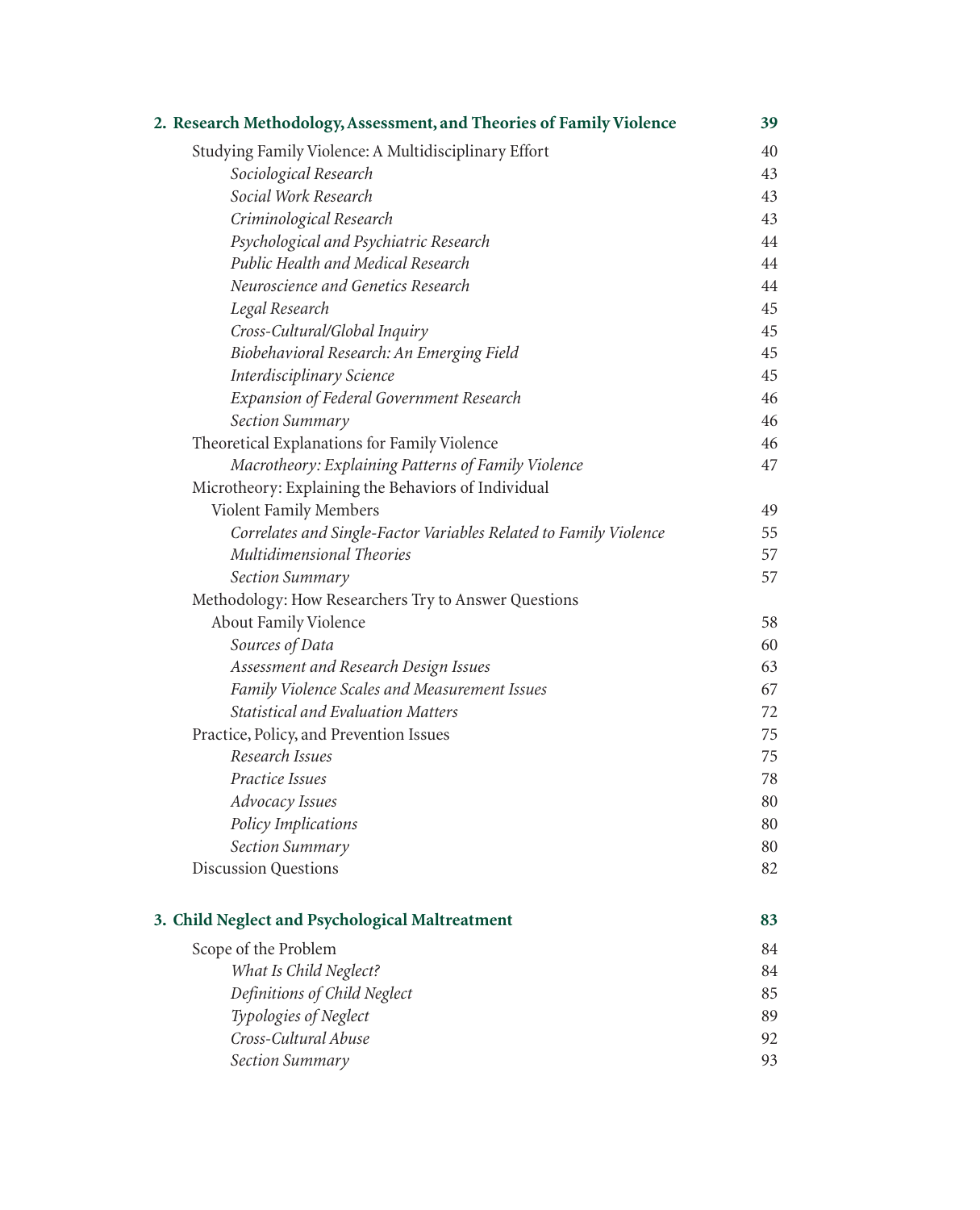| Prevalence/Incidence of Child Neglect                                     | 93  |
|---------------------------------------------------------------------------|-----|
| Official Estimates                                                        | 93  |
| Self-Report Surveys                                                       | 94  |
| Section Summary                                                           | 95  |
| <b>Effects of Child Neglect</b>                                           | 95  |
| <b>Early Neglect</b>                                                      | 95  |
| Unique Effects                                                            | 96  |
| Expanded Research on the Effects of Neglect                               | 96  |
| Attachment Difficulties                                                   | 96  |
| Minnesota Longitudinal Study                                              | 98  |
| Cognitive and Academic Deficits                                           | 98  |
| <b>Emotional and Behavioral Problems</b>                                  | 98  |
| Physical Consequences                                                     | 99  |
| Section Summary                                                           | 100 |
| Characteristics of Neglected Children and Their Families                  | 101 |
| Characteristics of Neglected Children.                                    | 101 |
| Disabled Children in Eastern Europe                                       | 102 |
| Characteristics of Neglectful Parents                                     | 103 |
| Parent-Child Interactions                                                 | 104 |
| Section Summary                                                           | 104 |
| Child Psychological Maltreatment                                          | 104 |
| Lack of Focus on Child Maltreatment                                       | 105 |
| Scope of the Problem                                                      | 106 |
| Section Summary                                                           | 112 |
| Children Exposed to Interparental Violence                                | 112 |
| Co-occurrence of Child Abuse and Domestic Violence                        | 112 |
| Defining Exposure to Interparental Violence                               | 113 |
| Prevalence of Exposure to Marital Violence                                | 114 |
| Effects of Children's Exposure to Interparental Violence                  | 114 |
| Section Summary                                                           | 116 |
| Characteristics of Maltreated Children and Their Families                 | 117 |
| Characteristics of Maltreated Children                                    | 117 |
| Resilient Children                                                        | 117 |
| Characteristics of Maltreating Parents                                    | 118 |
| Section Summary                                                           | 118 |
| Explaining Child Neglect and Child Psychological Maltreatment             | 119 |
| Parenting Problems in Neglectful and Psychologically Maltreating Families | 120 |
| Section Summary                                                           | 123 |
| Methodological Issues Pertaining to Effects Research                      | 123 |
| Practice, Policy, and Prevention Issues                                   | 125 |
| Practice (Treatment) for Child Neglect and Psychological Maltreatment     | 126 |
| Section Summary                                                           | 130 |
| Policy Issues                                                             | 132 |
| Section Summary                                                           | 136 |
| <b>Discussion Questions</b>                                               | 138 |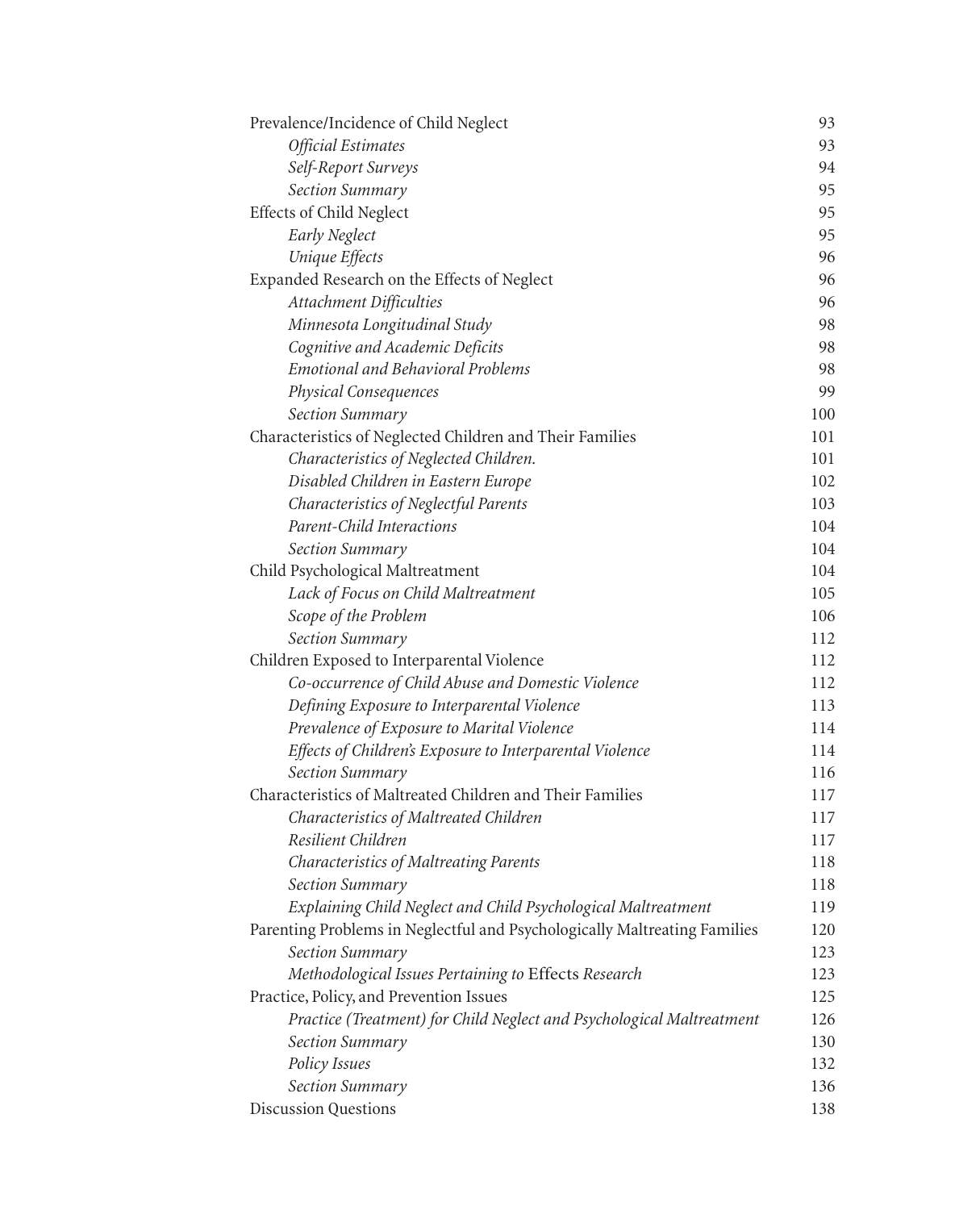| 4. Child Physical Abuse                                                | 139 |
|------------------------------------------------------------------------|-----|
| Scope of the Problem                                                   | 140 |
| What Is Child Physical Abuse?                                          | 140 |
| Definitions of Child Physical Abuse                                    | 141 |
| Physical Punishment and Child Rearing                                  | 142 |
| Physical Discipline-The Debate                                         | 142 |
| Section Summary                                                        | 145 |
| Prevalence/Incidence of Child Physical Abuse                           | 146 |
| Official Estimates                                                     | 146 |
| <i>Injuries</i>                                                        | 147 |
| Child Death Review Teams                                               | 148 |
| Neonaticidal Mothers                                                   | 148 |
| Self-Report Surveys                                                    | 149 |
| Trends in Rates of Physical Abuse                                      | 150 |
| Section Summary                                                        | 151 |
| Effects of Child Physical Abuse on Children                            | 152 |
| Long-Term Effects Associated With Child Physical                       |     |
| Abuse (CPA)                                                            | 154 |
| Physical and Mental Health                                             | 154 |
| Criminal and Violent Behavior                                          | 154 |
| Substance Abuse                                                        | 155 |
| Socioemotional Difficulties                                            | 155 |
| Mediators/Moderators of Abuse Effects                                  | 156 |
| Expanded Discussion of Individual Effects of Child                     |     |
| Physical Abuse                                                         | 157 |
| Medical and Neurobiological Problems                                   | 157 |
| Cognitive Problems                                                     | 159 |
| <b>Behavioral Problems</b>                                             | 159 |
| Difficulties Related to Psychopathology                                | 162 |
| Research Issues                                                        | 163 |
| Section Summary                                                        | 163 |
| Characteristics of Children Who Are Physically Abused                  | 164 |
| Age                                                                    | 164 |
| Gender                                                                 | 165 |
| Related Variables                                                      | 165 |
| Race                                                                   | 165 |
| Characteristics of Adults Who Physically                               |     |
| Abuse Children                                                         | 167 |
| Age                                                                    | 167 |
| Gender and Parental Type                                               | 167 |
| Race                                                                   | 168 |
| Relationship of Perpetrator to the Abused Child                        | 168 |
| Nontraditional Parenting                                               | 169 |
| Psychological, Interpersonal, and Biological Characteristics of Adults |     |
| Who Physically Abuse Children                                          | 170 |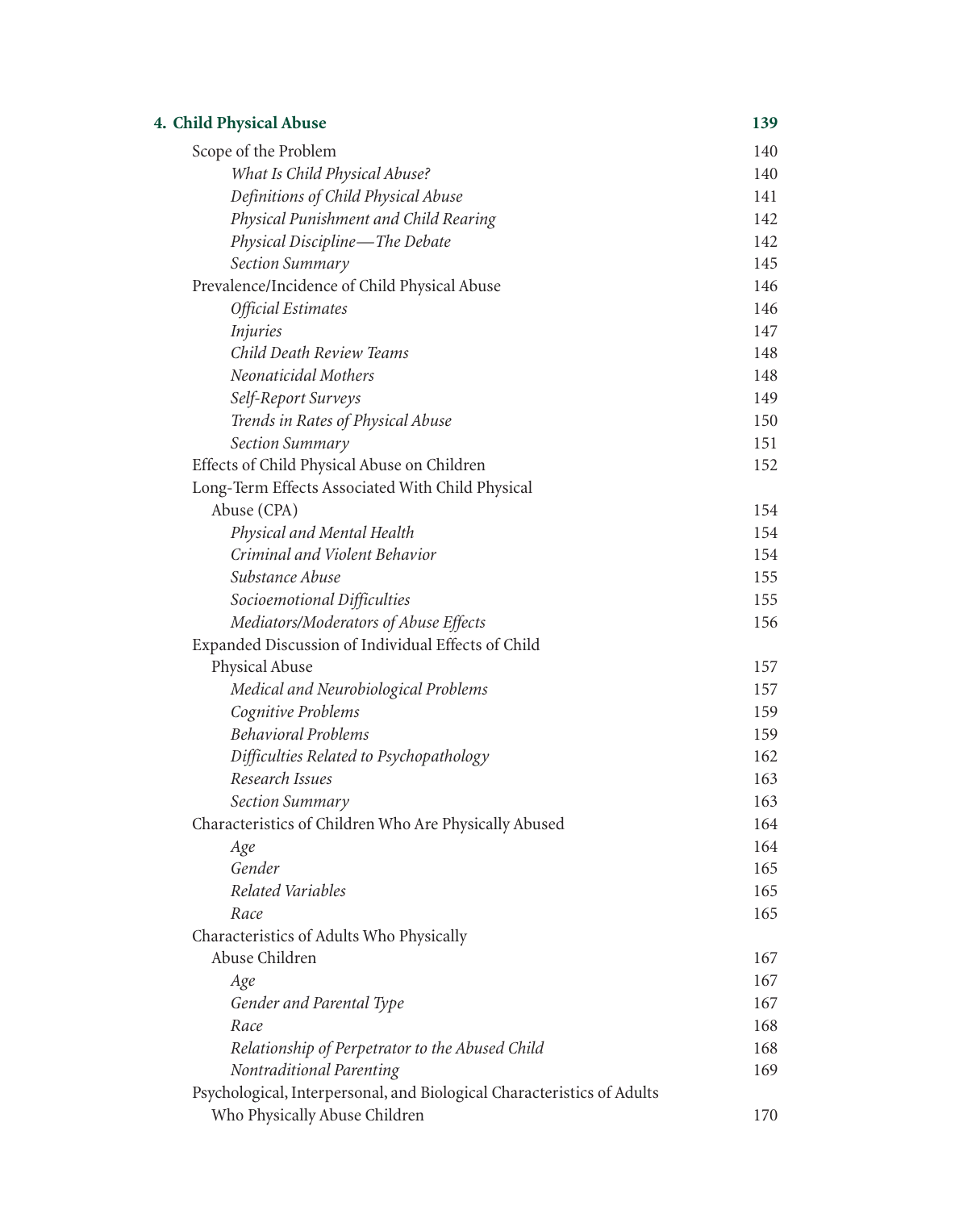| Expanded Discussion of Psychological, Interpersonal, and            |     |
|---------------------------------------------------------------------|-----|
| Biological Characteristics of Adults Who Physically Abuse Children  | 171 |
| <b>Biological Factors</b>                                           | 171 |
| Emotional and Behavioral Characteristics of Perpetrators            | 171 |
| Family and Interpersonal Difficulties of Perpetrators               | 171 |
| Section Summary                                                     | 172 |
| Explaining Child Physical Abuse                                     | 173 |
| The Individual Psychopathology Model-Mentally Ill Parent            | 173 |
| The Difficult Child Model                                           | 176 |
| Parent-Child Interaction Model                                      | 177 |
| Social Learning Theory                                              | 178 |
| Situational and Societal Conditions                                 | 178 |
| <b>Stress</b>                                                       | 179 |
| Cultural Acceptance of Corporal Punishment                          | 180 |
| Risk Factors for Child Physical Abuse                               | 181 |
| Polyvictimization/Overlapping Risk Factors                          | 182 |
| Protective Factors That Reduce Likelihood of Abuse                  | 182 |
| Contemporary Theories of Child Physical Abuse                       | 182 |
| Section Summary                                                     | 183 |
| Practice, Policy, and Prevention Issues                             | 183 |
| Practice (Treatment) for CPA                                        | 183 |
| Policy Toward Physical Child Abuse                                  | 188 |
| Research Issues                                                     | 191 |
| Prevention of Child Physical Abuse                                  | 191 |
| Grandparenting                                                      | 192 |
| Section Summary                                                     | 193 |
| <b>Discussion Questions</b>                                         | 194 |
| 5. Child Sexual Abuse                                               | 195 |
| Scope of the Problem                                                | 196 |
| What Is Child Sexual Abuse?                                         | 196 |
| Defining Sexual Abuse                                               | 197 |
| Normal Touching                                                     | 200 |
| Prevalence of Child Sex Abuse                                       | 200 |
| Disclosure Variability                                              | 200 |
| Memory Issues, CSA, and Disclosure                                  | 202 |
| Estimates of Child Sexual Abuse                                     | 206 |
| Official Estimates                                                  | 206 |
| Self-Report Surveys                                                 | 208 |
| Trends in Reported Child Sexual Abuse                               | 209 |
| Section Summary                                                     | 210 |
| Searching for Patterns: Characteristics of Victims and Perpetrators | 210 |
| Characteristics of Sexually Abused Child Victims                    | 210 |
| Characteristics of Child Sexual Abuse Perpetrators                  | 214 |
| Section Summary                                                     | 218 |
|                                                                     |     |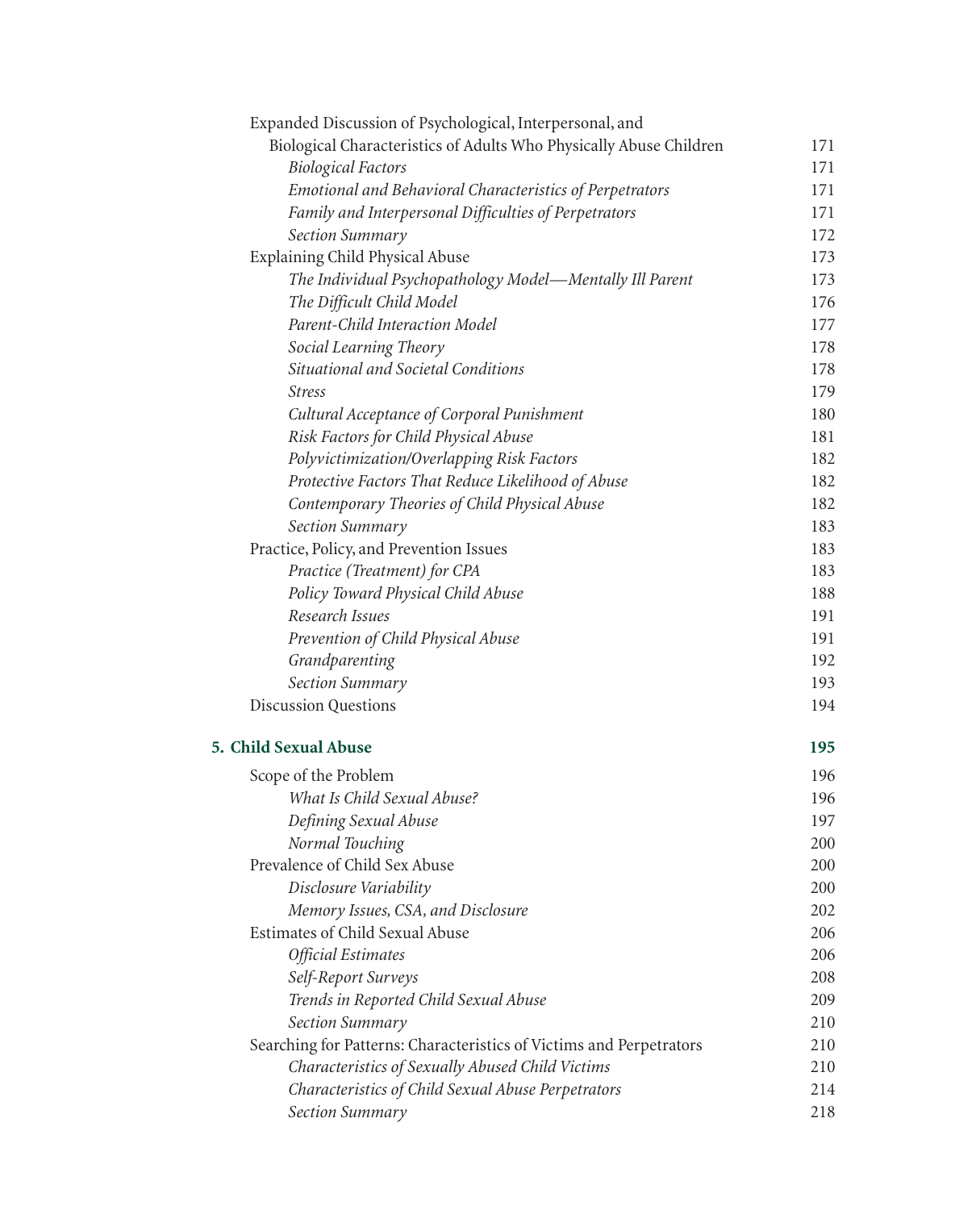| Dynamics and Consequences Associated With Child Sexual Abuse | 219  |
|--------------------------------------------------------------|------|
| Dynamics of Child Sexual Abuse                               | 219  |
| Child Pornography                                            | 221  |
| Prostitution                                                 | 221  |
| Effects of Child Sexual Abuse                                | 222  |
| <b>Initial Effects</b>                                       | 222  |
| Long-Term Effects of Child Sexual Abuse                      | 225  |
| Explaining the Variability in Effects of CSA                 | 227  |
| Reactions to Disclosure                                      | 228  |
| Section Summary                                              | 228  |
| Explaining Child Sexual Abuse                                | 229  |
| Focus on the Victim                                          | 230  |
| Focus on the Offender                                        | 230  |
| Focus on the Family                                          | 234  |
| Focus on Society and Culture                                 | 234  |
| Integrative Theories                                         | 235  |
| Section Summary                                              | 235  |
| Practice, Policy, and Prevention Issues                      | 236  |
| Practice (Treatment) Issues                                  | 236  |
| Policy for Child Sexual Abuse                                | 2.42 |
| Prevention of Child Sexual Abuse                             | 244  |
| Section Summary                                              | 247  |
| <b>Discussion Questions</b>                                  | 248  |
|                                                              |      |

## **6. Abused and Abusive Adolescents 249**

| Parental Abuse of Adolescents                                           | 250 |
|-------------------------------------------------------------------------|-----|
| Defining Adolescent Maltreatment                                        | 251 |
| Types of Maltreatment                                                   | 251 |
| Timing of Maltreatment                                                  | 252 |
| Prevalence of Parent-to-Adolescent Physical/Psychological Abuse         | 252 |
| Consequences of Adolescent Maltreatment                                 | 253 |
| Risk Factors for Parent-to-Adolescent Maltreatment                      | 256 |
| Explaining Parent-to-Adolescent Maltreatment                            | 257 |
| Sexual Abuse of Adolescents                                             | 257 |
| Definition of Caregiver-to-Adolescent Sexual Abuse                      | 257 |
| Context and Relationship to Offender of Sexually Victimized Adolescents | 258 |
| Prevalence of Sexual Abuse of Adolescents                               | 259 |
| Practice, Policy, and Prevention of Adolescent Maltreatment             | 260 |
| Abuse of Parents by Adolescents and Parricide                           | 262 |
| Nonfatal Abuse of Parents                                               | 262 |
| Adolescent-to-Parent Violence Versus Parricide                          | 263 |
| Prevalence of Family Murders                                            | 264 |
| Matricide Analysis                                                      | 264 |
| Explaining Adolescent-to-Caregiver (Parent) Abuse                       | 265 |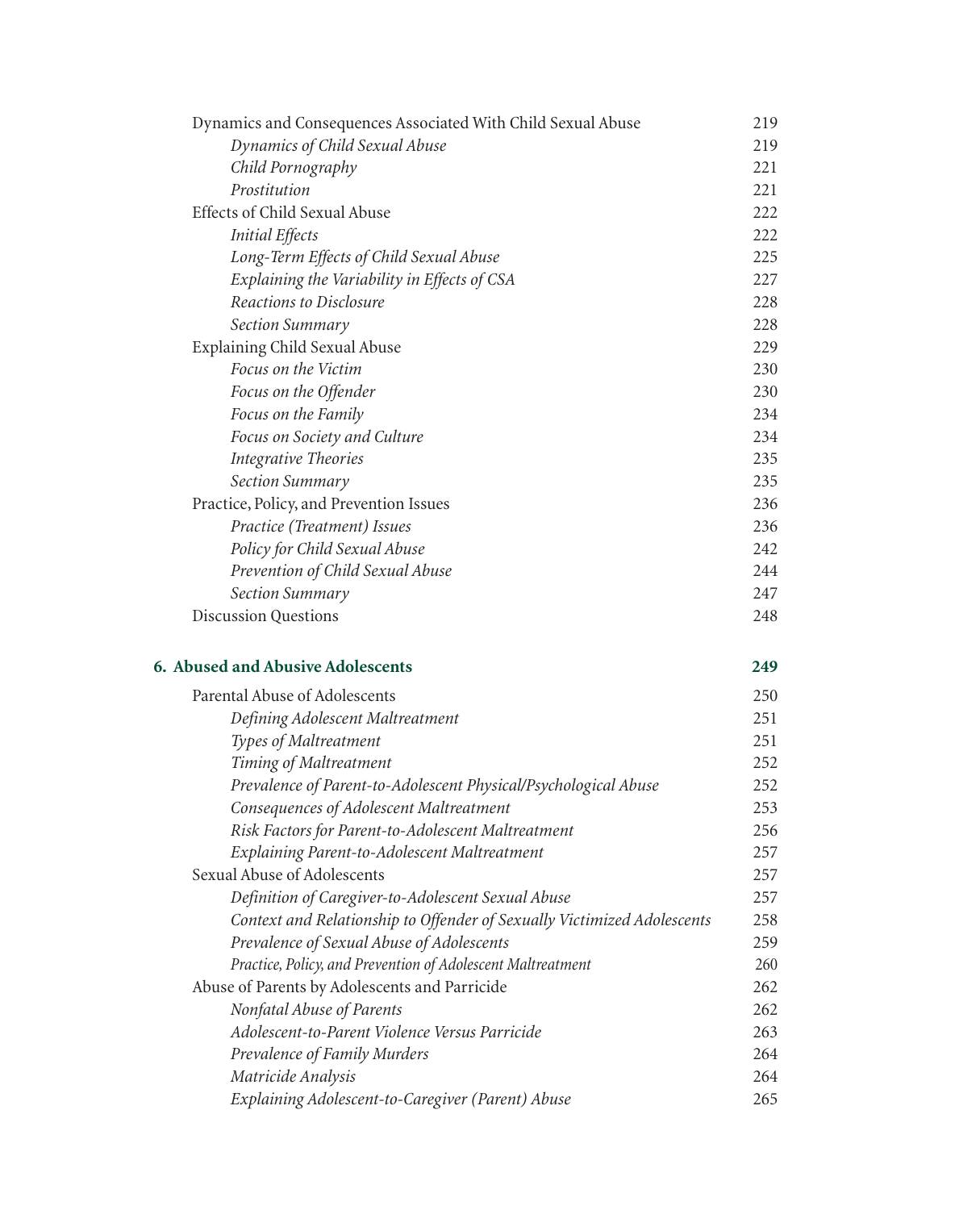| Sibling Abuse                                                            | 265 |
|--------------------------------------------------------------------------|-----|
| Definitions of Sibling Abuse                                             | 265 |
| Attitudes Toward Sibling Abuse                                           | 267 |
| Prevalence of Sibling Abuse                                              | 267 |
| Sibling Sexual Abuse                                                     | 268 |
| Definitions of Sibling Sexual Abuse                                      | 268 |
| Prevalence of Sibling Sexual Abuse                                       | 270 |
| Consequences of Negative Psychological, Physical, and                    |     |
| Sexual Sibling Interactions                                              | 270 |
| Characteristics of Sibling Abusers                                       | 272 |
| Explaining Sibling Psychological, Physical, and Sexual Abuse             | 272 |
| Practice, Policy, and Prevention for Abusive/Abused Siblings             | 274 |
| Practice With Sibling Abusers                                            | 274 |
| Policy for Sibling Abuse                                                 | 275 |
| Section Summary                                                          | 277 |
| Effects of Family Abuse on Adolescent Interpersonal Relationships        | 277 |
| Juvenile Delinquency                                                     | 278 |
| <b>Bullying</b>                                                          | 279 |
| <b>Adolescent Dating Violence</b>                                        | 281 |
| Definition of Dating Violence (DV)                                       | 282 |
| Prevalence of Dating Violence                                            | 283 |
| Risk Factors for Dating Violence                                         | 285 |
| Consequences of Dating Violence                                          | 286 |
| Adolescents' Responses to Dating Violence                                | 286 |
| Helpseeking Among Teen Dating Violence Victims                           | 286 |
| Characteristics of Adolescents Who Are Violent in Intimate Relationships | 287 |
| <b>Explaining Dating Violence</b>                                        | 287 |
| Legal Issues for Victims of Psychological/Physical Dating Violence       | 290 |
| Dating/Intimate Sexual Assault                                           | 291 |
| Prevalence                                                               | 291 |
| Consequences of Dating Sexual Abuse                                      | 292 |
| <b>Explaining Sexual Abuse From Peers</b>                                | 292 |
| Legal Issues Concerning Dating Sexual Abuse                              | 292 |
| Same-Sex Assaults Among Adolescents                                      | 293 |
| Same-Sex Adolescent Development                                          | 293 |
| Prejudice/Victimization of GLBT Youth                                    | 294 |
| <b>Medical Screening</b>                                                 | 295 |
| Practice, Policy, and Prevention for Dating Violence                     | 295 |
| Practice                                                                 | 295 |
| Policy                                                                   | 296 |
| Prevention of Dating Violence and Sibling Abuse                          | 298 |
| Section Summary                                                          | 301 |
| Revictimization                                                          | 303 |
| <b>Discussion Questions</b>                                              | 304 |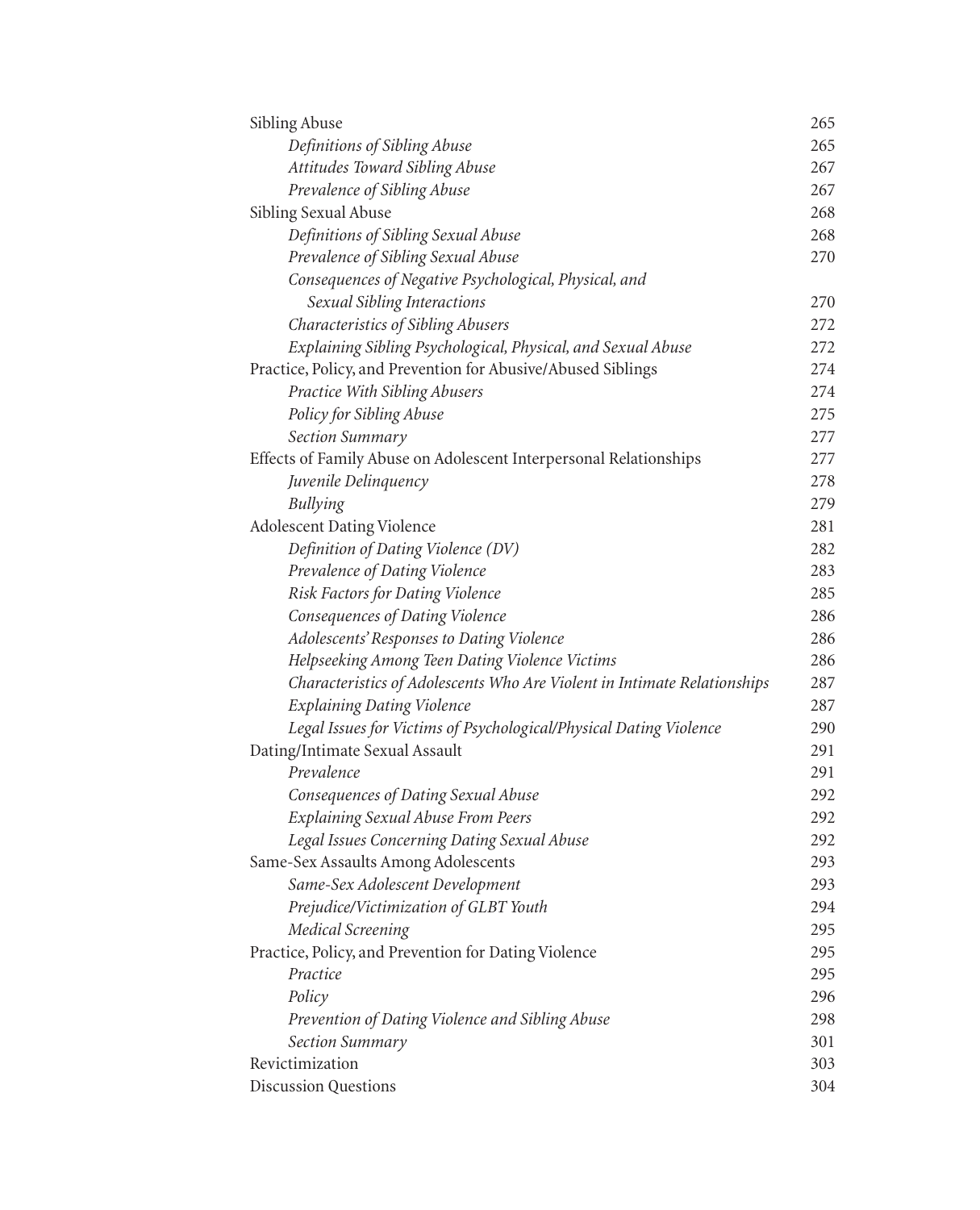| 305 |
|-----|
|     |
| 307 |
| 308 |
| 308 |
| 308 |
| 309 |
| 310 |
| 310 |
| 315 |
| 316 |
| 317 |
| 318 |
| 318 |
| 320 |
| 321 |
| 322 |
| 324 |
| 326 |
| 326 |
| 328 |
|     |
| 330 |
| 330 |
| 332 |
| 333 |
| 336 |
| 336 |
| 337 |
| 339 |
| 341 |
| 341 |
| 343 |
| 345 |
| 345 |
| 345 |
| 348 |
| 348 |
| 349 |
| 351 |
| 353 |
|     |
| 354 |
|     |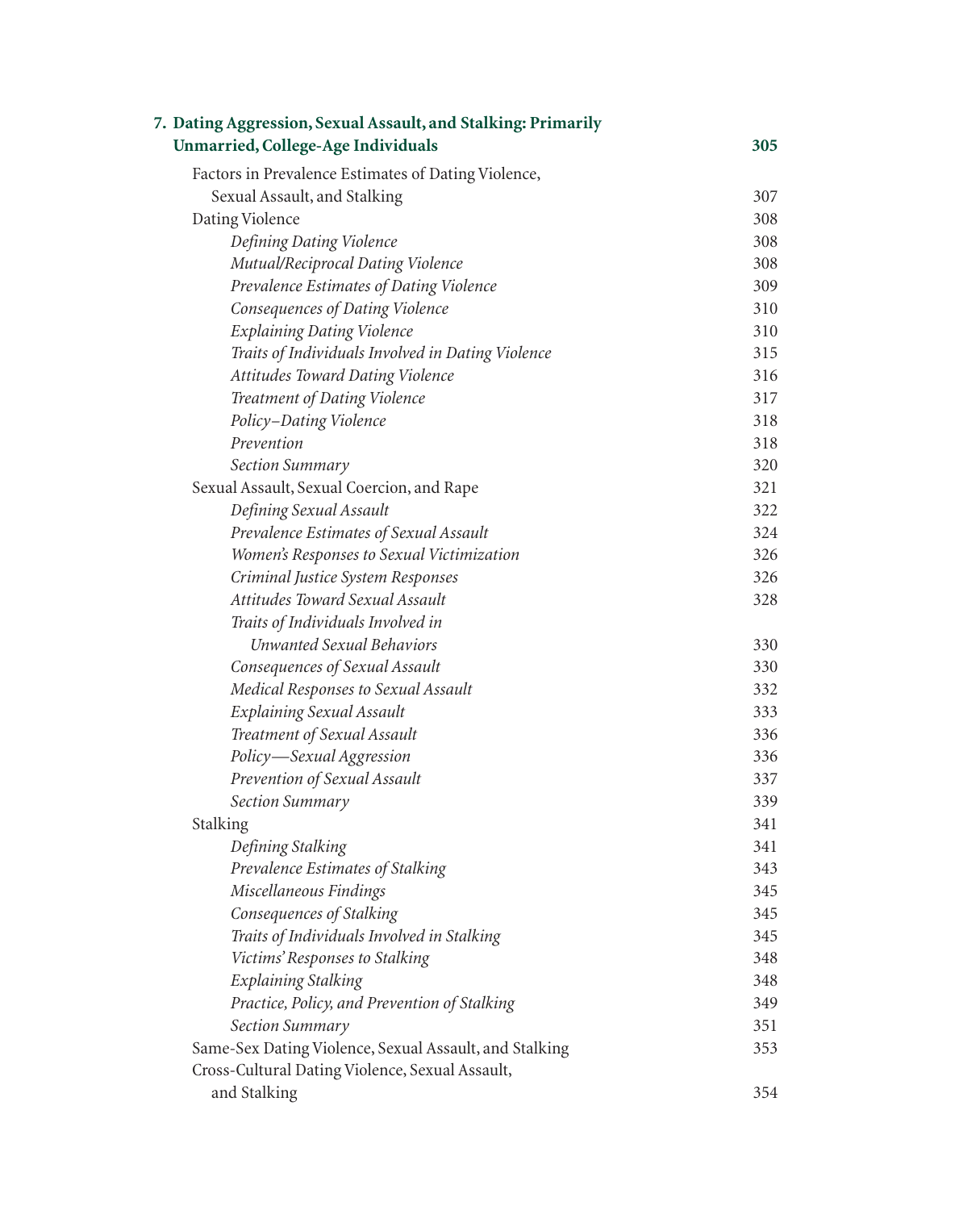| Ethnic Dating Violence, Sexual Assault, and Stalking                 | 357 |
|----------------------------------------------------------------------|-----|
| NCVS Racial/Minority Prevalence Rates of Nonlethal Assaults          | 357 |
| Asian/Latinas-Dating Violence                                        | 358 |
| Ethnic Comparisons-Dating Violence/Intimate Partner Violence (IPV)   | 358 |
| <b>Stalking</b>                                                      | 359 |
| Counseling Services                                                  | 359 |
| Alcohol/Drug Consumption Associated With Dating Violence             |     |
| and Sexual Assault                                                   | 359 |
| Resistance Strategies                                                | 359 |
| Alcohol-Related Treatment                                            | 359 |
| <b>Discussion Questions</b>                                          | 360 |
| Note                                                                 | 360 |
| 8. Abused Heterosexual Partners: Primarily Women                     | 361 |
| Blaming Victims of Intimate Partner Violence                         | 361 |
| <b>Blaming by Partner</b>                                            | 363 |
| <b>Blaming by Society</b>                                            | 363 |
| <b>Blaming by Professionals</b>                                      | 364 |
| <b>Blaming Oneself</b>                                               | 366 |
| Attitudes of Faith Community Leaders                                 | 367 |
| Section Summary                                                      | 368 |
| Consequences of Violence and Victimization                           | 368 |
| Fear                                                                 | 369 |
| Stress, Trauma, Posttraumatic Stress Disorder, and Cumulative Stress | 370 |
| <b>Health Problems</b>                                               | 372 |
| Coping With Violence                                                 | 373 |
| The Hostage Syndrome, Traumatic Bonding, and Attachment              | 374 |
| Learned Helplessness Versus Survivor Theory                          | 376 |
| Perceived Control                                                    | 378 |
| Psychological/Brain Disorder Effects of Male-to-Female               |     |
| Intimate Partner Violence                                            | 379 |
| Section Summary                                                      | 380 |
| Employment                                                           | 381 |
| Male-to-Female IPV and Barriers to Employment                        | 382 |
| Welfare Assistance Dilemmas                                          | 383 |
| Section Summary                                                      | 385 |
| Criminal Justice System Responses to Intimate Partner Violence       | 385 |
| Legal Issues                                                         | 386 |
| <b>Arrest Policies</b>                                               | 390 |
| Law Enforcement/Victim Interactions                                  | 393 |
| Criminal Justice System Processing                                   | 395 |
| Prosecution of MFIPV Perpetrators                                    | 395 |
| Judicial Behavior and Decision Making                                | 396 |
| Section Summary                                                      | 398 |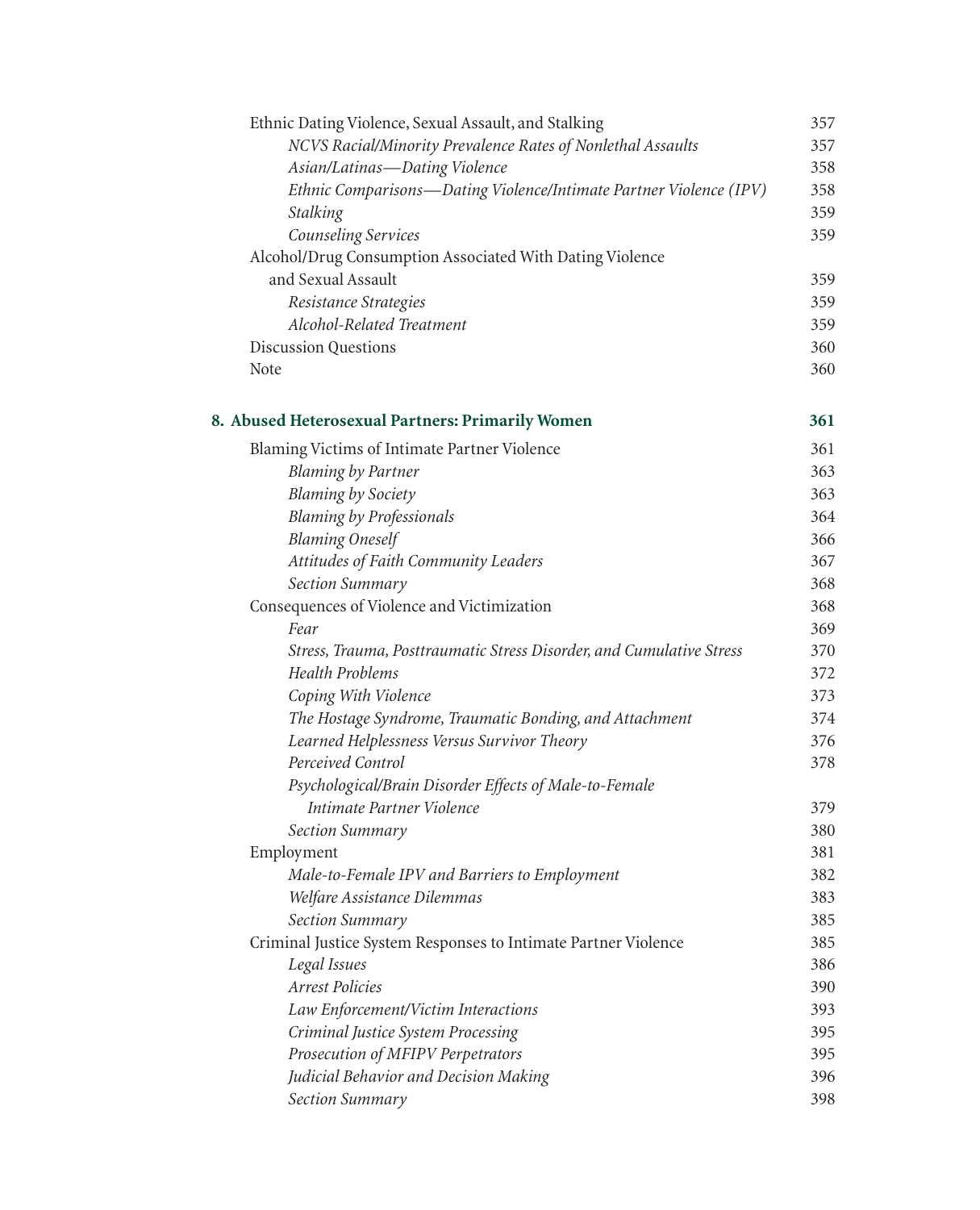| Effects of MFIPV on Battered Women's Lives and Their Leave/Stay Decisions | 398 |
|---------------------------------------------------------------------------|-----|
| Leave/Stay Decision-Making Process                                        | 399 |
| Do Battered Women Stay?                                                   | 402 |
| Dangers of Leaving an Abusive Partner                                     | 402 |
| Economic Dependence and Its Diffuse Impact                                | 403 |
| Society's Inadequate Support for Battered Women                           | 404 |
| Responses by Faith Communities                                            | 404 |
| Welfare Failures and Leave/Stay Decisions                                 | 405 |
| Shelters and Transitional Supportive Housing and Leaving                  | 406 |
| <b>Emotional Factors in Leave/Stay Decisions</b>                          | 407 |
| <b>Section Summary</b>                                                    | 411 |
| Male Victims of Intimate Partner Violence (FMIPV): How Much of a Problem? | 412 |
| Cluster Analysis of Male and Female IPV-Involved Individuals              | 414 |
| <b>Discussion Questions</b>                                               | 414 |
| <b>Notes</b>                                                              | 414 |
| 9. Abusive Heterosexual Partners: Primarily Men                           | 415 |
| Male-to-Female Intimate Partner Violence (MFIPV)                          | 416 |
| Sociodemographic Characteristics of Batterers                             | 416 |
| Definitions of Intimate Partner Violence and Abuse                        | 417 |
| Comprehensive Government-Crafted Definitions                              | 418 |
| Defining MFIPV Through Factor Analysis                                    | 418 |
| Patterns of IPV                                                           | 419 |
| Estimates of Intimate Partner Violence                                    | 420 |
| Homicides/Suicides/Familicides                                            | 420 |
| Sexual Assault                                                            | 421 |
| Psychological/Emotional Abuse of Intimate Partners                        | 422 |
| Nonlethal Assault Estimates                                               | 425 |
| Section Summary                                                           | 426 |
| Attitudes and Classifications of Batterers                                | 427 |
| Society's Attitudes Toward Batterers                                      | 427 |
| Batterers' Attributions for Male-to-Female Intimate                       |     |
| Partner Violence                                                          | 427 |
| Johnson's Violent Couple Categories                                       | 428 |
| Individual Differences (Traits) Between Batterers and Others              | 430 |
| Denial and Minimization                                                   | 431 |
| Anger, Hostility, and Intermittent Explosive Disorder (IED)               | 431 |
| Depression, Self-Esteem, Shame, Guilt, and Humiliation                    | 434 |
| Lack of Awareness/Automaticity                                            | 435 |
| Empathy                                                                   | 436 |
| Attachment Difficulties and Emotional Dependence                          | 436 |
| Jealousy                                                                  | 438 |
| Marital Dissatisfaction/Satisfaction                                      | 442 |
| Section Summary                                                           | 443 |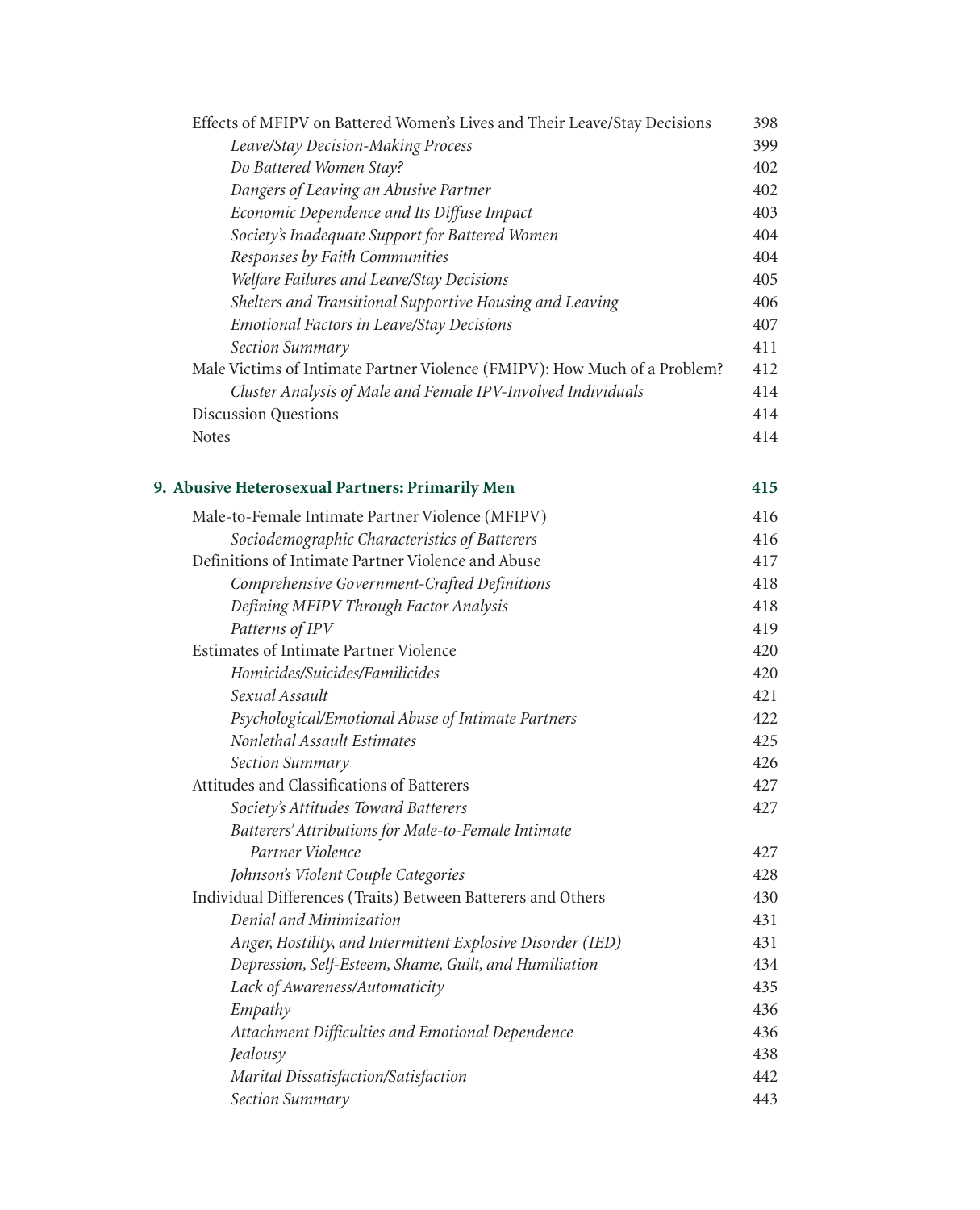| Socialization<br>445<br>Verbal Skills/Communication<br>448<br>Alcohol/Drug Abuse and Battering<br>449<br>Stress, Emotions, Mood States, Trauma, and<br>Posttraumatic Stress Disorder (PTSD)<br>451<br><b>Biology and Genetics</b><br>453<br>Personality Disorders<br>455<br>Similarities and Differences Between Partner-Violent-Only Men<br>and Other Violent Men<br>456<br>Typologies of Male (MFIPV) Perpetrators<br>459<br>Section Summary<br>Female-to-Male Intimate Partner Abuse (FMIPV)<br>461<br>Self-Defensive Female Violence (Violent Resistance, VR)<br>462<br>Motives for FMIPV<br>463<br>Correlates of Female-to-Male IPV<br>465<br>Battered Women Who Kill<br>467<br>467<br><b>Section Summary</b><br><b>Discussion Questions</b><br>468 | Becoming and Remaining a Batterer: Causes of MFIPV | 444 |
|----------------------------------------------------------------------------------------------------------------------------------------------------------------------------------------------------------------------------------------------------------------------------------------------------------------------------------------------------------------------------------------------------------------------------------------------------------------------------------------------------------------------------------------------------------------------------------------------------------------------------------------------------------------------------------------------------------------------------------------------------------|----------------------------------------------------|-----|
| 457                                                                                                                                                                                                                                                                                                                                                                                                                                                                                                                                                                                                                                                                                                                                                      |                                                    |     |
|                                                                                                                                                                                                                                                                                                                                                                                                                                                                                                                                                                                                                                                                                                                                                          |                                                    |     |
|                                                                                                                                                                                                                                                                                                                                                                                                                                                                                                                                                                                                                                                                                                                                                          |                                                    |     |
|                                                                                                                                                                                                                                                                                                                                                                                                                                                                                                                                                                                                                                                                                                                                                          |                                                    |     |
|                                                                                                                                                                                                                                                                                                                                                                                                                                                                                                                                                                                                                                                                                                                                                          |                                                    |     |
|                                                                                                                                                                                                                                                                                                                                                                                                                                                                                                                                                                                                                                                                                                                                                          |                                                    |     |
|                                                                                                                                                                                                                                                                                                                                                                                                                                                                                                                                                                                                                                                                                                                                                          |                                                    |     |
|                                                                                                                                                                                                                                                                                                                                                                                                                                                                                                                                                                                                                                                                                                                                                          |                                                    |     |
|                                                                                                                                                                                                                                                                                                                                                                                                                                                                                                                                                                                                                                                                                                                                                          |                                                    |     |
|                                                                                                                                                                                                                                                                                                                                                                                                                                                                                                                                                                                                                                                                                                                                                          |                                                    |     |
|                                                                                                                                                                                                                                                                                                                                                                                                                                                                                                                                                                                                                                                                                                                                                          |                                                    |     |
|                                                                                                                                                                                                                                                                                                                                                                                                                                                                                                                                                                                                                                                                                                                                                          |                                                    |     |
|                                                                                                                                                                                                                                                                                                                                                                                                                                                                                                                                                                                                                                                                                                                                                          |                                                    |     |
|                                                                                                                                                                                                                                                                                                                                                                                                                                                                                                                                                                                                                                                                                                                                                          |                                                    |     |
|                                                                                                                                                                                                                                                                                                                                                                                                                                                                                                                                                                                                                                                                                                                                                          |                                                    |     |
|                                                                                                                                                                                                                                                                                                                                                                                                                                                                                                                                                                                                                                                                                                                                                          |                                                    |     |
|                                                                                                                                                                                                                                                                                                                                                                                                                                                                                                                                                                                                                                                                                                                                                          |                                                    |     |
|                                                                                                                                                                                                                                                                                                                                                                                                                                                                                                                                                                                                                                                                                                                                                          |                                                    |     |

## **10. Abused and Abusive Partners in Understudied Populations: Cross-Cultural, Immigrant/Ethnic/Racial, Rural, Same-Sex, and Military Groups 469**

| Cross-Cultural Intimate Partner Violence                                  | 470 |
|---------------------------------------------------------------------------|-----|
| Africa                                                                    | 473 |
| Asia                                                                      | 475 |
| Afghanistan, Pakistan, and Tajikistan                                     | 480 |
| Middle East                                                               | 481 |
| Europe                                                                    | 484 |
| Russia                                                                    | 487 |
| Latin America                                                             | 488 |
| North America                                                             | 491 |
| Section Summary                                                           | 492 |
| Immigrant and Ethnic/Racial Intimate Partner Violence                     | 494 |
| <b>Immigrants</b>                                                         | 494 |
| Ethnic/Racial Minorities                                                  | 495 |
| Laws Affecting Immigrant Women                                            | 495 |
| Prevalence of Intimate Partner Violence Among Racial/Ethnic Groups        | 497 |
| Distinctive Features of Immigrants and Minority Intimate Partner Violence | 497 |
| Disclosure Patterns                                                       | 500 |
| Trait Comparisons                                                         | 500 |
| <b>Immigrant and Ethnic Batterers</b>                                     | 501 |
| Motives for Intimate Partner Violence                                     | 502 |
| Differences in Attitudes Toward the Criminal Justice System               | 503 |
| Consequences of Male-to-Female Intimate Partner Violence                  | 503 |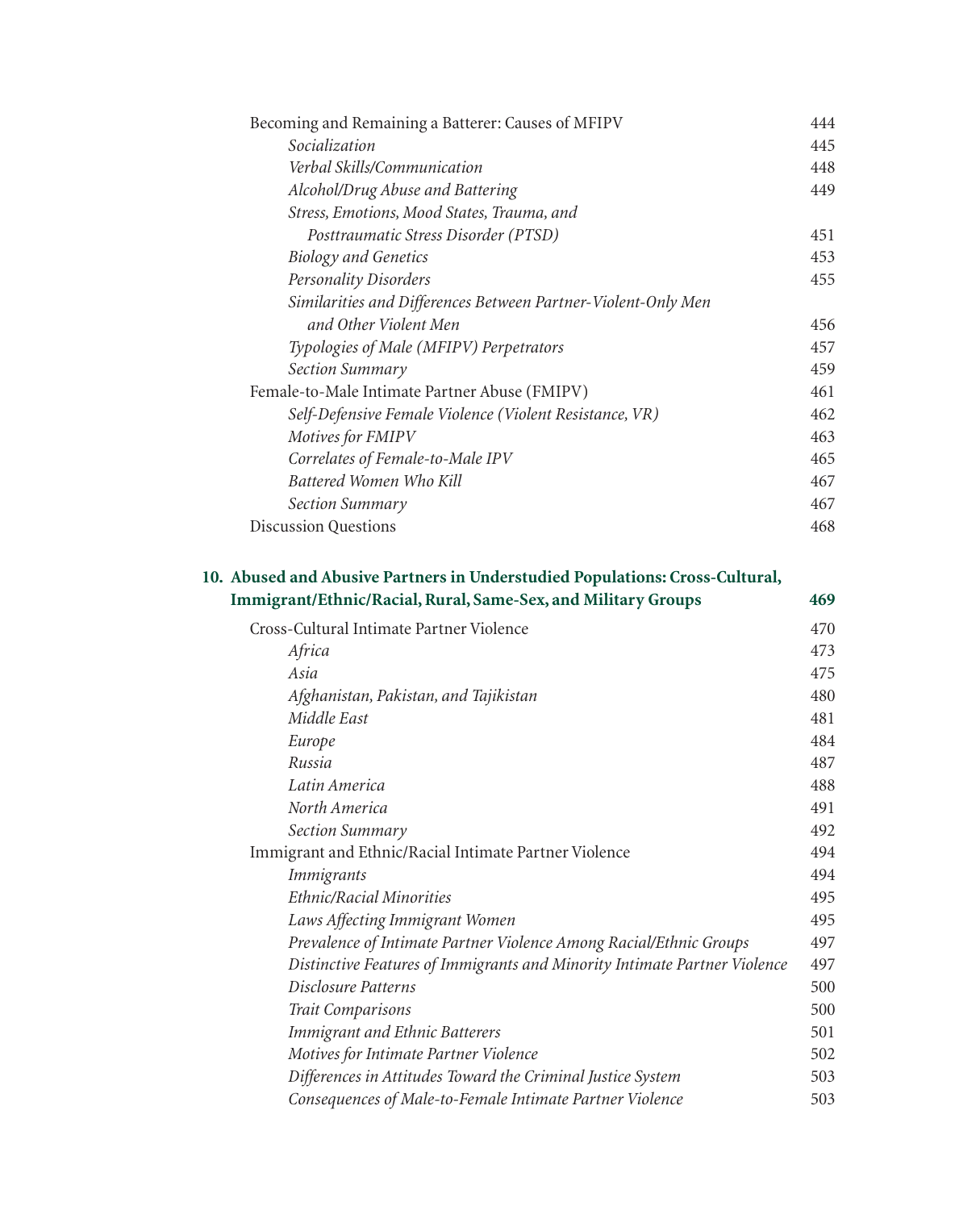| Social Support                                                        | 505 |
|-----------------------------------------------------------------------|-----|
| Differences in Leave/Stay Decisions                                   | 506 |
| Section Summary                                                       | 506 |
| Rural Male-to-Female Intimate Partner Violence                        | 507 |
| Law Enforcement                                                       | 508 |
| Male-to-Female Intimate Partner Violence                              | 508 |
| Sociodemographic Comparisons                                          | 510 |
| Help-Seeking and Services Available                                   | 510 |
| Section Summary                                                       | 511 |
| Same-Sex Intimate Partner Violence (SSIPV)                            | 511 |
| Estimating the Prevalence/Incidence of Same-Sex IPV                   | 514 |
| Partner Violence                                                      | 516 |
| Individual Differences (Traits) of Homosexuals                        | 517 |
| Consequences of Same-Sex Intimate Partner Violence                    | 519 |
| Section Summary                                                       | 520 |
| The Military and Intimate Partner Violence                            | 521 |
| Section Summary                                                       | 526 |
| Discussion Questions                                                  | 526 |
| 11. Adult Intimate Partner Violence: Practice, Policy, and Prevention | 527 |
| Abused Partners: Practice, Policy, and Prevention-Primarily Women     | 528 |
| National Domestic Violence Hotline: 1-800-799-SAFE                    | 528 |
| <b>Agency Practices</b>                                               | 528 |
| Social Support                                                        | 529 |
| Psychotherapists' Practices                                           | 531 |
| General Counseling Topics for Battered Women                          | 531 |
| Policy                                                                | 535 |
| <b>Prevention Strategies</b>                                          | 543 |
| Research Needs                                                        | 545 |
| Section Summary                                                       | 545 |
| Abusive Adult Partners: Practice, Policy, and Prevention Issues       | 547 |
| Practice                                                              | 547 |
| <b>General Targets of Batterer Counseling</b>                         | 458 |
| Policy                                                                | 558 |
| Prevention                                                            | 561 |
| Section Summary                                                       | 565 |
| Treatment for Female-to-Male Intimate Partner Violence Perpetrators   | 566 |
| Cross-Cultural Practice, Policy, and Prevention                       | 568 |
| Practice                                                              | 569 |
| Policy                                                                | 570 |
| Practice, Policy, and Prevention Among Immigrant/Ethnic/Racial Groups | 571 |
| Practice                                                              | 571 |
| Policy                                                                | 573 |
| Prevention                                                            | 574 |
|                                                                       |     |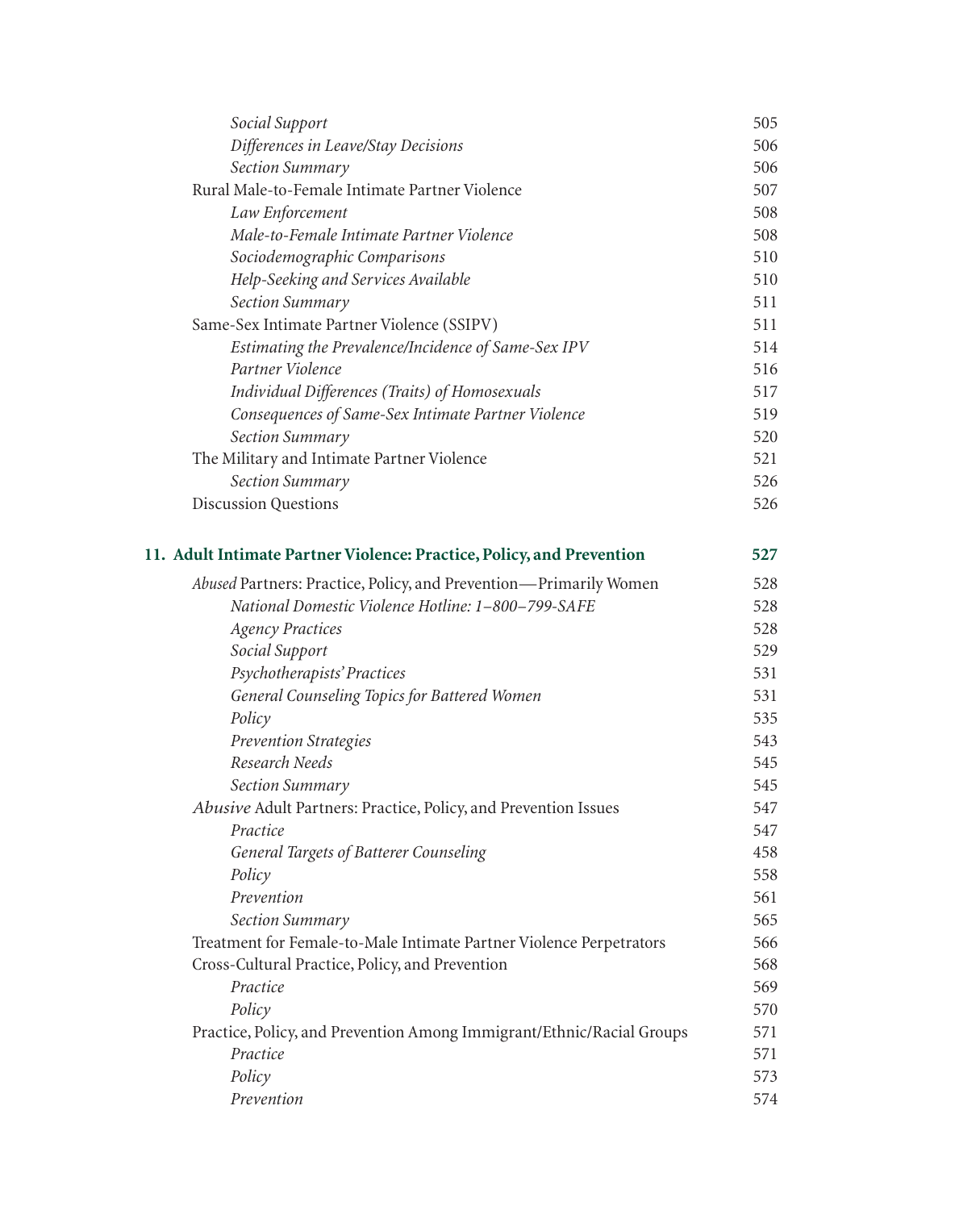| 575 |
|-----|
| 575 |
| 575 |
| 577 |
| 578 |
| 578 |
| 578 |
| 579 |
| 580 |
| 580 |
| 581 |
| 581 |
| 582 |
| 583 |
| 584 |
| 585 |
| 586 |
| 587 |
| 588 |
| 590 |
| 592 |
| 592 |
|     |
| 593 |
| 594 |
| 594 |
| 594 |
| 594 |
| 595 |
| 596 |
| 596 |
| 598 |
| 600 |
| 600 |
| 601 |
| 601 |
| 603 |
| 604 |
| 604 |
| 605 |
|     |